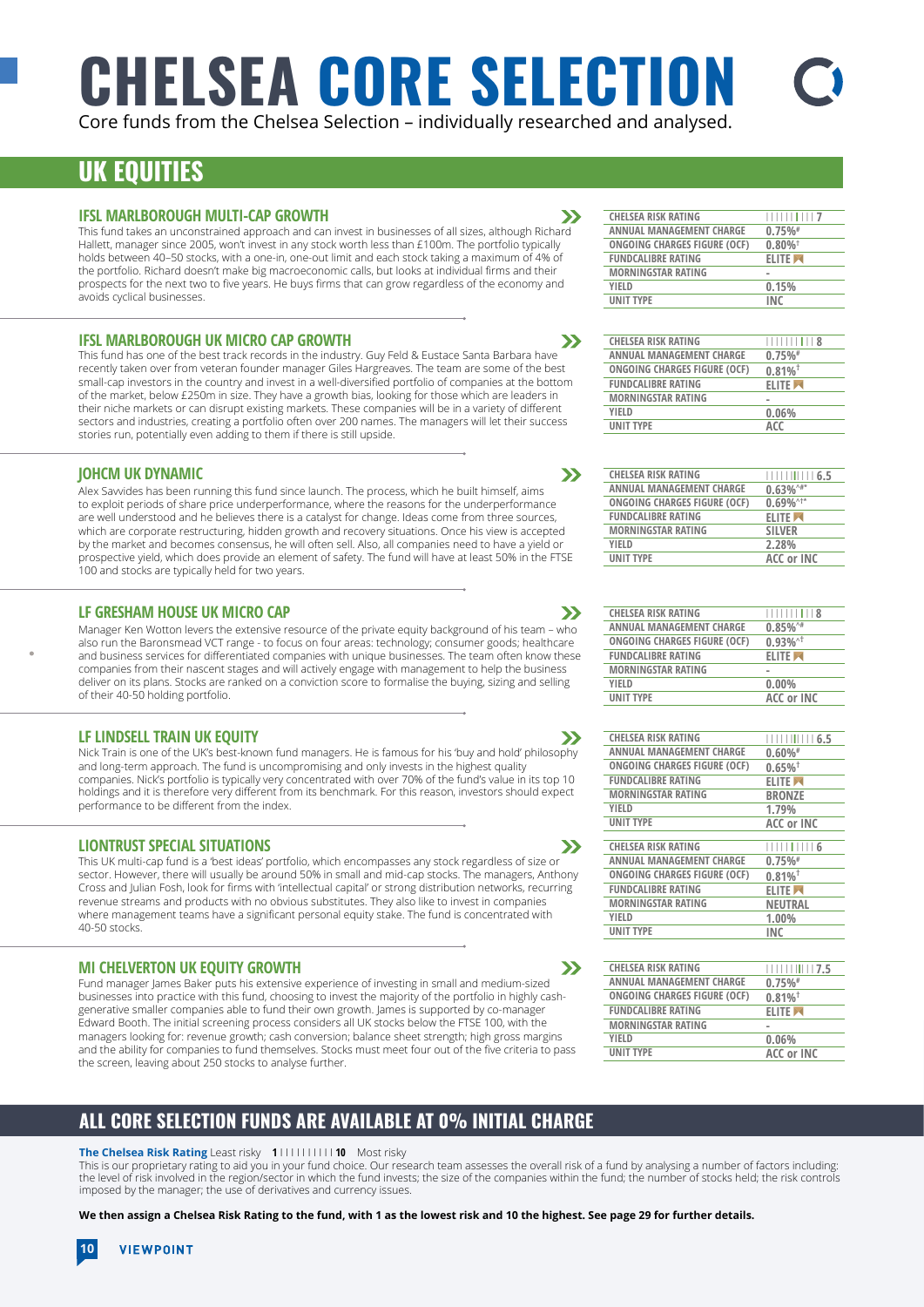# **EQUITY INCOME**

### **BLACKROCK CONTINENTAL EUROPEAN INCOME**

Andreas Zoellinger manages this core European income fund which invests predominately in large-cap stocks. The fund is supported by the highly regarded BlackRock European team which is made up of 18 investment professionals. All members of the team, including fund managers, undertake fundamental research. Bottom-up research is key to the fund's performance. The fund has a preference for quality sustainable dividends with the potential for growth and inflation protection. The final portfolio has around 50 stocks. Income is paid in February, May, August and November.

### **FIDELITY GLOBAL DIVIDEND**

This is a solid core global income fund, which aims to pay a regular and growing dividend, whilst preserving capital. Manager Dan Roberts invests in predictable resilient businesses, which can continue to generate strong cash flows, even when times get tough. Dan mostly invests in larger companies although his overall portfolio looks very different from the benchmark, and he may avoid some countries or sectors altogether. The fund typically outperforms a falling market but can struggle when markets rise strongly. Income is paid in February, May, August and November

### **GUINNESS GLOBAL EQUITY INCOME**

Co-managed by Dr Ian Mortimer and Matthew Page, this fund has an equally-weighted portfolio of 35 stocks to generate a modest income alongside capital growth for investors. The managers are unconstrained by any benchmark and can therefore invest wherever they see the best opportunities. They have a well-defined process, focusing only on firms which are generating returns above their cost of capital, and which are generating good cashflows. This allows them to pay a sustainable dividend, as well as reinvesting in growing their business. Stocks will also need to show an attractive valuation opportunity, meaning the portfolio will be a balance of styles and be able to weather a variety of market conditions. Income is paid in January and July.

### **M&G GLOBAL DIVIDEND**

The notion that the discipline of paying dividends leads to greater corporate responsibility, which in turn leads to share price outperformance, is the investment philosophy behind this fund. Manager Stuart Rhodes' main aim is to grow distributions over the long term, whilst maximising total return by investing across a wide range of geographies, sectors and market capitalisations. The process is bottom-up and value driven. The fund has around 50 stocks, typically held for three years, and Stuart predominantly invests in developed markets. Income is paid in March, June, September and December.

#### **MAN GLG INCOME**

Manager Henry Dixon has an unconstrained mandate, allowing him to invest across the market-cap spectrum. Henry has a clear and repeatable process, targeting stocks with good cash generation, trading below the replacement cost of their assets i.e. 'value' stocks. Initial stock screens are combined with bespoke in-house models to highlight stocks for further research. Henry also has the flexibility to invest in a company's bonds if he believes they offer better value than its shares. He will have 40-60 holdings and a yield typically above 4%, which pays monthly.

#### **MONTANARO UK INCOME SEED\*\***

Montanaro are specialists in small and medium-sized companies. This fund is co-managed by industry veteran Charles Montanaro and Guido Dacie-Lombardo and invests in quality growth businesses, backed by strong management teams. The fund seeks to grow its dividend over time. One of its differentiating features is the fund's refusal to buy stocks listed on AIM (Alternative Investment Market) as the team believes these are too risky. The final portfolio is 40-50 stocks. Early supporters of this fund, including Chelsea clients, have access to the significantly cheaper seed share class. Income is paid in March, May, August and November.

### **TB EVENLODE INCOME**

Long-term thinking is key for this fund. Managers Hugh Yarrow and Ben Peters believe the market gets obsessed with short-term factors and overlooks key fundamentals. Their stocks will typically have difficult-to-replicate business models, strong positioning in their markets and low borrowings. They will never invest in highly capital-intensive areas such as mining or oil and gas. As such, the fund often performs well in down markets. While not the highest-yielding fund, its compounding approach has allowed a consistent and growing payout level from a very concentrated portfolio. Income is paid in February, May, August and November.

**N.B.** Chelsea Risk Ratings are based on qualitative and quantitative research, not asset allocation. Please see page 29 for more information. For performance statistics please refer to pages 18-19.

Data sourced from FE (Financial Express) fund info for period up to 04/01/2022 as at 07/01/2022. Yields as at 07/01/2022 and taken from Income units where applicable.

- **\*** A performance fee may be applied, see the Key Investor Information Document for further details.
- **\*\*** Cheaper share class available. Please contact us on 020 7384 7300.
- The annual management charge is paid to a fund management company for managing the fund. It is calculated as a percentage of the value of the fund.<br>The annual management charge is less than the Ongoing Charges Figure (OCF)
- **†** OCF: The cost includes the annual management charge and other fees such as registration, regulatory, audit and legal fees but does not include transaction costs and performance fees.
- **^** Includes Chelsea discount.

### $\boldsymbol{\Sigma}$

 $\boldsymbol{\Sigma}$ 

 $\boldsymbol{\Sigma}$ 

 $\mathbf{\Sigma}$ 

 $\boldsymbol{\Sigma}$ 

 $\boldsymbol{\Sigma}$ 

 $\mathbf{y}$ 

| <b>CHELSEA RISK RATING</b>   | $\frac{1}{1}$         |
|------------------------------|-----------------------|
| ANNUAL MANAGEMENT CHARGE     | 0.75%                 |
| ONGOING CHARGES FIGURE (OCF) | $0.93\%$ <sup>†</sup> |
| <b>FUNDCALIBRE RATING</b>    | <b>ELITE</b>          |
| <b>MORNINGSTAR RATING</b>    | <b>BRONZE</b>         |
| YIELD                        | 2.96%                 |
| <b>UNIT TYPE</b>             | ACC or INC            |
|                              |                       |

| <b>CHELSEA RISK RATING</b>   | $\frac{1}{1}$ $\frac{1}{1}$ $\frac{1}{1}$ $\frac{1}{1}$ $\frac{6}{6}$ |
|------------------------------|-----------------------------------------------------------------------|
| ANNUAL MANAGEMENT CHARGE     | 0.75%                                                                 |
| ONGOING CHARGES FIGURE (OCF) | $0.93\%$ <sup>†</sup>                                                 |
| <b>FUNDCALIBRE RATING</b>    | <b>ELITE</b>                                                          |
| <b>MORNINGSTAR RATING</b>    | <b>SILVER</b>                                                         |
| <b>YIFLD</b>                 | 2.63%                                                                 |
| <b>UNIT TYPE</b>             | <b>ACC or INC</b>                                                     |
|                              |                                                                       |

| <b>CHELSEA RISK RATING</b>   |                       |
|------------------------------|-----------------------|
| ANNUAL MANAGEMENT CHARGE     | $0.80\%$ #            |
| ONGOING CHARGES FIGURE (OCF) | $0.80\%$ <sup>†</sup> |
| <b>FUNDCALIBRE RATING</b>    | <b>ELITE</b>          |
| <b>MORNINGSTAR RATING</b>    |                       |
| <b>YIFLD</b>                 | 2.61%                 |
| <b>UNIT TYPE</b>             | <b>INC</b>            |
|                              |                       |

| <b>CHELSEA RISK RATING</b>          | $\frac{1}{1}$         |
|-------------------------------------|-----------------------|
| ANNUAL MANAGEMENT CHARGE            | $0.66\%$ #            |
| <b>ONGOING CHARGES FIGURE (OCF)</b> | $0.66\%$ <sup>†</sup> |
| <b>FUNDCALIBRE RATING</b>           | <b>ELITE</b>          |
| <b>MORNINGSTAR RATING</b>           | <b>SILVER</b>         |
| <b>YIFLD</b>                        | 2.74%                 |
| <b>UNIT TYPE</b>                    | <b>ACC or INC</b>     |
|                                     |                       |

| <b>CHELSEA RISK RATING</b>      | 1111111111116.5       |
|---------------------------------|-----------------------|
| <b>ANNUAL MANAGEMENT CHARGE</b> | 0.75%                 |
| ONGOING CHARGES FIGURE (OCF)    | $0.90\%$ <sup>†</sup> |
| <b>FUNDCALIBRE RATING</b>       | <b>ELITE</b>          |
| <b>MORNINGSTAR RATING</b>       | <b>BRONZE</b>         |
| <b>YIFLD</b>                    | 4.69%                 |
| <b>UNIT TYPE</b>                | <b>ACC or INC</b>     |
|                                 |                       |

| <b>CHELSEA RISK RATING</b>          |                         |
|-------------------------------------|-------------------------|
| ANNUAL MANAGEMENT CHARGE            | $0.30\%$ #^             |
| <b>ONGOING CHARGES FIGURE (OCF)</b> | $0.34\%$ <sup>†</sup> ^ |
| <b>FUNDCALIBRE RATING</b>           | <b>ELITE</b>            |
| <b>MORNINGSTAR RATING</b>           |                         |
| YIFLD                               | 3.60%                   |
| <b>UNIT TYPE</b>                    | INC                     |

| <b>CHELSEA RISK RATING</b>          | <b>HIIIIIIII</b> 5    |
|-------------------------------------|-----------------------|
| ANNUAL MANAGEMENT CHARGE            | 0.87%                 |
| <b>ONGOING CHARGES FIGURE (OCF)</b> | $0.87\%$ <sup>†</sup> |
| <b>FUNDCALIBRE RATING</b>           | <b>ELITE</b>          |
| <b>MORNINGSTAR RATING</b>           |                       |
| <b>YIFLD</b>                        | 2.40%                 |
| <b>UNIT TYPE</b>                    | <b>ACC or INC</b>     |
|                                     |                       |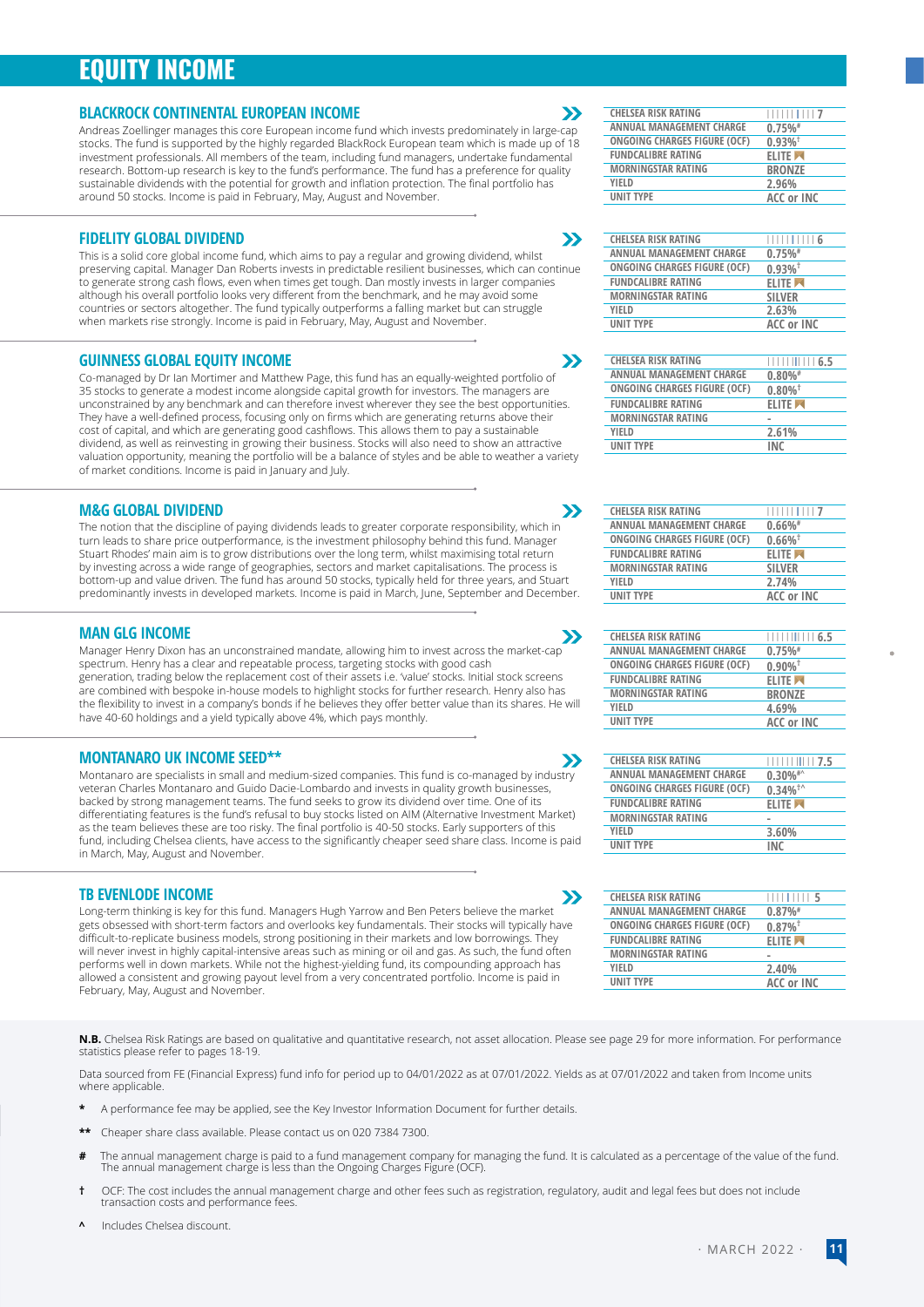### **EUROPE**

### **BLACKROCK EUROPEAN DYNAMIC**

Giles Rodbarth has recently taken on management of this fund, but runs it with the same conviction and flexibility, being prepared to have large over and underweight positions at both the stock and sector level. The fund primarily focuses on large-cap companies, though can hold some more mediumsized stocks, and will move between different styles depending on the stock and economic backdrop. This means turnover can often be higher than its peers and the portfolio is concentrated, with around 50 holdings. Giles has the support of BlackRock's very well-resourced European equity team, which we consider to be one of the best around.

### **FTF MARTIN CURRIE EUROPEAN UNCONSTRAINED**

As the name suggests, this is an unconstrained, high-conviction portfolio which the experienced manager, Zehrid Osmani, runs with a long-term, 5-10 year time horizon. He looks for medium and large, quality growth companies, with strong balance sheets and good capital allocation, which are experiencing secular growth, have a strong corporate ethos and are reasonably valued. Meeting with management is a key step in the process for Zehrid. The portfolio is concentrated, with around 20-40 stocks, and turnover is low.

**SPOTLIGHT**

 $\mathbf{y}$ 

 $\boldsymbol{\Sigma}$ 

 $\boldsymbol{\Sigma}$ 

 $\boldsymbol{\Sigma}$ 

 $\boldsymbol{\Sigma}$ 

 $\boldsymbol{\Sigma}$ 

 $\mathbf{y}$ 

 $\mathbf{y}$ 

### **IFSL MARLBOROUGH EUROPEAN SPECIAL SITUATIONS**

Manager David Walton invests across the market-cap spectrum but by far his main emphasis is on small and micro-cap companies, which he believes is the most inefficient part of the market. He wants to invest in companies with first-class management, strong growth prospects and a share price which doesn't yet reflect a company's potential. The fund has around 100 holdings and is well diversified across different sectors and countries.

### **PREMIER MITON EUROPEAN OPPORTUNITIES**

This fund has been managed by Carlos Moreno and Thomas Brown since its inception in 2015. It is a growth fund which invests across the market-cap spectrum but has a bias to mid-caps. The managers like companies with high profit margins, a strong competitive advantage and accelerating revenue growth. They are not put off by high short-term valuations if the company is good enough. They will also invest in more economically-sensitive businesses, as long as the company is a world leader in its niche. The final portfolio is 40-55 holdings with no position exceeding 4%, ensuring the fund is well diversified.

### **THREADNEEDLE EUROPEAN SELECT**

Manager Ben Moore focuses on buying companies with a competitive advantage, high quality defensible earnings and consistent growth rates. His approach is growth orientated, but other factors, such as brand loyalty or pricing power, are also key. Consequently, he favours certain sectors and may choose not to invest in some sectors altogether. He likes companies with strong market share in emerging markets. The fund is fairly concentrated and typically has around 40 holdings, of which around 80% are in large-caps.

### **US**

### **AXA FRAMLINGTON AMERICAN GROWTH**

Manager Steve Kelly runs this fund within a stock-picking framework. He has a strong growth bias, focusing on companies that are able to exhibit genuine, organic growth through the strength of their brand. He also prioritises good management in his investment decisions, as he looks for companies where management delivers their stated goals. The fund typically holds 65-75 stocks.

### **FIDELITY INDEX US**

This is a low-cost tracker fund which aims to match the performance of the S&P 500 over time. The US market is dominated by some of the largest companies in the world and has historically been a very efficient market, where only the very best active managers have outperformed. A tracker fund such as this is a cost-efficient way to access this market. Fidelity has a strong track record in this space and this fund is particularly cheap.

### **PREMIER MITON US OPPORTUNITIES**

This fund brings together the talents of two managers, Nick Ford and Hugh Grieves, who both have strong track records. Between them, they have run both small and large-cap, and value & growth mandates meaning they have a wide experience of asset classes to call upon. They run a concentrated portfolio, investing across the market-cap spectrum, with a small and mid-cap bias, to create a portfolio differentiated from their peers. They take a long-term view when investing, creating a portfolio of around just 35-45 stocks. Because of this, stock selection is imperative. They favour easy-to-understand, cash-generative businesses which they will trade at prices with considerable upside potential.

#### **The Chelsea Risk Rating** Least risky **1** I I I I I I I I I I **10** Most risky

This is our proprietary rating to aid you in your fund choice. Our research team assesses the overall risk of a fund by analysing a number of factors including: the level of risk involved in the region/sector in which the fund invests; the size of the companies within the fund; the number of stocks held; the risk controls imposed by the manager; the use of derivatives and currency issues.

**We then assign a Chelsea Risk Rating to the fund, with 1 as the lowest risk and 10 the highest. See page 29 for further details.**

| <b>CHELSEA RISK RATING</b>   | $\frac{1}{1}$ $\frac{1}{1}$ $\frac{1}{1}$ $\frac{1}{1}$ $\frac{1}{7}$ |
|------------------------------|-----------------------------------------------------------------------|
| ANNUAL MANAGEMENT CHARGE     | 0.75%                                                                 |
| ONGOING CHARGES FIGURE (OCF) | $0.92\%$ <sup>†</sup>                                                 |
| <b>FUNDCALIBRE RATING</b>    | RADAR <sub>N</sub>                                                    |
| <b>MORNINGSTAR RATING</b>    | <b>NEUTRAL</b>                                                        |
| <b>YIFLD</b>                 | $0.00\%$                                                              |
| <b>UNIT TYPE</b>             | ACC or INC                                                            |
|                              |                                                                       |

| <b>CHELSEA RISK RATING</b>      | $             $ 7.5   |
|---------------------------------|-----------------------|
| <b>ANNUAL MANAGEMENT CHARGE</b> | 0.75%                 |
| ONGOING CHARGES FIGURE (OCF)    | $0.97\%$ <sup>†</sup> |
| <b>FUNDCALIBRE RATING</b>       | <b>ELITE</b>          |
| <b>MORNINGSTAR RATING</b>       |                       |
| <b>YIFLD</b>                    | 0.20%                 |
| <b>UNIT TYPE</b>                | <b>ACC or INC</b>     |

| <b>CHELSEA RISK RATING</b>      |                       |
|---------------------------------|-----------------------|
| <b>ANNUAL MANAGEMENT CHARGE</b> | 0.75%                 |
| ONGOING CHARGES FIGURE (OCF)    | $0.81\%$ <sup>†</sup> |
| <b>FUNDCALIBRE RATING</b>       | <b>ELITE</b>          |
| <b>MORNINGSTAR RATING</b>       |                       |
| YIELD                           | 1.48%                 |
| <b>UNIT TYPE</b>                | <b>INC</b>            |
|                                 |                       |
| <b>CHELSEA RISK RATING</b>      | 117.5<br>Ш            |
| <b>ANNUAL MANAGEMENT CHARGE</b> | 0.75%                 |
| ONGOING CHARGES FIGURE (OCF)    | $0.81\%$ <sup>†</sup> |
| <b>FUNDCALIBRE RATING</b>       | <b>ELITE</b>          |
| <b>MORNINGSTAR RATING</b>       | -                     |
| YIELD                           | 0.02%                 |
| <b>UNIT TYPE</b>                | <b>ACC or INC</b>     |
|                                 |                       |
|                                 |                       |
| CHELSEA RISK RATING             |                       |

| <b>CHELSEA RISK RATING</b>   | <b>1111111117</b>     |
|------------------------------|-----------------------|
| ANNUAL MANAGEMENT CHARGE     | 0.75%                 |
| ONGOING CHARGES FIGURE (OCF) | $0.80\%$ <sup>†</sup> |
| <b>FUNDCALIBRE RATING</b>    | RADAR <sub>N</sub>    |
| <b>MORNINGSTAR RATING</b>    |                       |
| <b>YIFLD</b>                 | 0.30%                 |
| <b>UNIT TYPE</b>             | <b>ACC or INC</b>     |
|                              |                       |

| <b>CHELSEA RISK RATING</b>      | 117                   |
|---------------------------------|-----------------------|
| <b>ANNUAL MANAGEMENT CHARGE</b> | 0.75%                 |
| ONGOING CHARGES FIGURE (OCF)    | $0.82\%$ <sup>†</sup> |
| <b>FUNDCALIBRE RATING</b>       | <b>ELITE</b>          |
| <b>MORNINGSTAR RATING</b>       | -                     |
| YIELD                           | 0.00%                 |
| <b>UNIT TYPE</b>                | <b>ACC or INC</b>     |
|                                 |                       |
| <b>CHELSEA RISK RATING</b>      | $\mathbf{1}$ 7        |
| <b>ANNUAL MANAGEMENT CHARGE</b> | $0.06\%$ #            |
| ONGOING CHARGES FIGURE (OCF)    | $0.06\%$ <sup>†</sup> |
| <b>FUNDCALIBRE RATING</b>       | ۰                     |
| <b>MORNINGSTAR RATING</b>       | <b>SILVER</b>         |
| <b>YIFLD</b>                    | 1.04%                 |
| <b>UNIT TYPE</b>                | <b>ACC or INC</b>     |
|                                 |                       |
| <b>CHELSEA RISK RATING</b>      | 7                     |
| <b>ANNUAL MANAGEMENT CHARGE</b> | 0.75%                 |
| ONGOING CHARGES FIGURE (OCF)    | $0.85\%$ <sup>†</sup> |
| <b>FUNDCALIBRE RATING</b>       | <b>ELITE</b>          |
| <b>MORNINGSTAR RATING</b>       |                       |
| <b>YIFLD</b>                    | $0.00\%$              |
| <b>UNIT TYPE</b>                | ACC                   |

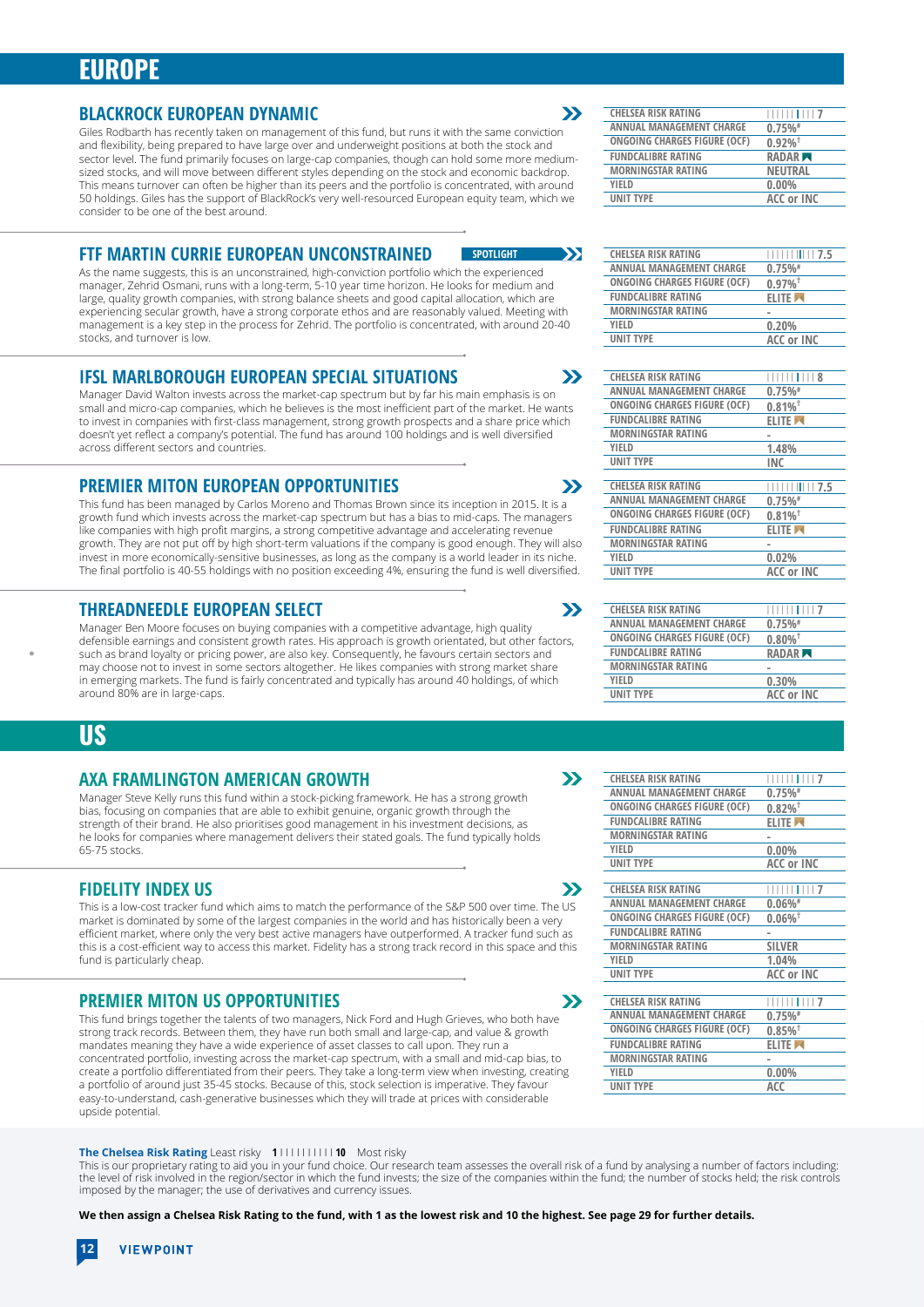# **ASIA PACIFIC, JAPAN AND EMERGING MARKETS**

### **BAILLIE GIFFORD JAPANESE**

Lead manager Matthew Brett is well supported in the running of this sector stalwart by a very strong Japanese equity team. The research process is built around five specific factors; a company's competitive advantage, industry, financial strength, how well it is run and its valuation. The team's best ideas are discussed and Matthew will then have the final say on what is added to the portfolio. Being growth investors, the team have a natural bias towards medium-sized companies and they favour Japanese businesses that deliver consistently strong returns to shareholders. The portfolio will hold between 45 and 65 stocks.

### **BAILLIE GIFFORD PACIFIC**

This is an unconstrained equity fund, looking to invest for the long term in companies benefiting from the developing trends in the Asia ex-Japan region. Lead manager Roderick Snell takes a pragmatic approach to growth with this fund. He is looking for firms on the right side of disruption, those which will benefit from new technological or societal trends such as online shopping or increasing healthcare demand. However, he may take exposure to this through slightly different angles, such as copper miners for technology rather than manufacturers themselves, depending on where the best valuation opportunities lie at the time. The fund will have between 50 and 100 holdings and is typically very different to its benchmark.

### **FIDELITY ASIA PACIFIC OPPORTUNITIES**

Singapore-based Anthony Srom manages this high-conviction fund of around 30 stocks. Higher conviction should not mean higher risk and the portfolio is carefully constructed to ensure good diversification. Stock selection is based on three factors: fundamentals, sentiment and valuation. Anthony has a contrarian instinct and understanding other investors' sentiment is a key factor in his decision making. Alongside the company specifics, Anthony believes it is important to consider the prospects for the industry in which a company operates. The fund invests across the market-cap spectrum but around two thirds of the holdings are in large-caps.

### **FSSA GREATER CHINA GROWTH**

This specialist fund builds a concentrated portfolio of the best 50-60 ideas from across the Chinese, Hong-Kong and Taiwanese stock markets. Manager Martin Lau is highly experienced and very knowledgeable in this space and looks for well-managed businesses, with a strong focus on good corporate governance. These are found through individual company research. Martin looks for quality companies with barriers to entry, pricing power and sustainable growth. He also has a strict valuation discipline and won't overpay for fashionable stocks if the fundamentals are not there. Over the long term, this fund has consistently been one of the best performers in the sector. Given the single country nature of the fund, it can be volatile.

### **JPM JAPAN**

 $\boldsymbol{\Sigma}$ Tokyo-based manager Nick Weindling runs this domestic Japanese growth fund. When selecting stocks he incorporates a thematic approach, built on his on-the-ground knowledge and understanding of Japanese culture. Nick avoids the traditional 'old Japan' stocks, looking more for stocks that have improved corporate governance. He takes a long-term focus when highlighting opportunities, and ensures he meets company management in order to understand their business properly, aided by being fluent in Japanese. The portfolio will be checked to ensure it is aligned with the manager's macroeconomic views.

### **RWC GLOBAL EMERGING MARKETS**

This fund, managed by John Malloy, invests in growth companies that are trading at reasonable valuations. It combines macroeconomic and political views with fundamental stock research. Countries are given a score on their relative attractiveness. Stock ideas are driven by long-term themes and trends. These views are then combined to produce an optimal portfolio. This is a multi-cap fund which invests across the market-cap spectrum. A unique feature is that it can invest up to 20% in frontier markets. The fund is concentrated and usually holds around 50 stocks.

### **STEWART INVESTORS ASIA PACIFIC LEADERS SUSTAINABILITY**

The fund is managed by David Gait and Sashi Reddy. They have a strong focus on capital preservation by considering corporate governance and social responsibility in order to maintain a sense of stewardship over investors' money. The portfolio is concentrated at 40-60 stocks, with the top 10 making up around 40% of the whole portfolio. David makes meeting company management an integral part of company analysis, and the stocks will typically be large-cap, with firms under around \$1bn removed from the stock selection process.

**N.B.** Chelsea Risk Ratings are based on qualitative and quantitative research, not asset allocation. Please see page 29 for more information. For performance statistics please refer to pages 18-19.

**SPOTLIGHT** 

 $\rightarrow$ 

 $\boldsymbol{\Sigma}$ 

 $\boldsymbol{\Sigma}$ 

 $\mathbf{v}$ 

 $\boldsymbol{\Sigma}$ 

 $\mathbf{y}$ 

Data sourced from FE (Financial Express) fund info for period up to 04/01/2022 as at 07/01/2022. Yields as at 07/01/2022 and taken from Income units where applicable.

- **\*** A performance fee may be applied, see the Key Investor Information Document for further details.
- **\*\*** Cheaper share class available. Please contact us on 020 7384 7300.
- The annual management charge is paid to a fund management company for managing the fund. It is calculated as a percentage of the value of the fund.<br>The annual management charge is less than the Ongoing Charges Figure (OCF)
- **†** OCF: The cost includes the annual management charge and other fees such as registration, regulatory, audit and legal fees but does not include transaction costs and performance fees.
- **^** Includes Chelsea discount.

| <b>CHELSEA RISK RATING</b>   | 11111111111110        |
|------------------------------|-----------------------|
| ANNUAL MANAGEMENT CHARGE     | $0.60\%$ #            |
| ONGOING CHARGES FIGURE (OCF) | $0.61\%$ <sup>†</sup> |
| <b>FUNDCALIBRE RATING</b>    | <b>ELITE</b>          |
| <b>MORNINGSTAR RATING</b>    | -                     |
| <b>YIFLD</b>                 | 0.93%                 |
| <b>UNIT TYPE</b>             | <b>ACC or INC</b>     |
|                              |                       |

| <b>CHELSEA RISK RATING</b>   | 8.5                   |
|------------------------------|-----------------------|
| ANNUAL MANAGEMENT CHARGE     | 0.65%                 |
| ONGOING CHARGES FIGURE (OCF) | $0.71\%$ <sup>†</sup> |
| <b>FUNDCALIBRE RATING</b>    |                       |
| <b>MORNINGSTAR RATING</b>    |                       |
| YIELD                        | 0.38%                 |
| <b>UNIT TYPE</b>             | <b>ACC or INC</b>     |
|                              |                       |

| <b>CHELSEA RISK RATING</b>          | <b>HIIIIIIIIII</b> III |
|-------------------------------------|------------------------|
| ANNUAL MANAGEMENT CHARGE            | 0.75%                  |
| <b>ONGOING CHARGES FIGURE (OCF)</b> | $0.90\%$ <sup>†</sup>  |
| <b>FUNDCALIBRE RATING</b>           | <b>ELITE</b>           |
| <b>MORNINGSTAR RATING</b>           | <b>BRONZE</b>          |
| <b>YIFLD</b>                        | $0.00\%$               |
| <b>UNIT TYPE</b>                    | ACC                    |
|                                     |                        |

| <b>CHELSEA RISK RATING</b>   | <b>HIIIIIIII 10</b>   |
|------------------------------|-----------------------|
| ANNUAL MANAGEMENT CHARGE     | $1.00\%$ #            |
| ONGOING CHARGES FIGURE (OCF) | $1.07\%$ <sup>†</sup> |
| <b>FUNDCALIBRE RATING</b>    | <b>ELITE</b>          |
| <b>MORNINGSTAR RATING</b>    | <b>SILVER</b>         |
| <b>YIFLD</b>                 | 0.37%                 |
| <b>UNIT TYPE</b>             | ACC                   |
|                              |                       |

| <b>CHELSEA RISK RATING</b>   | 1111111111110         |
|------------------------------|-----------------------|
| ANNUAL MANAGEMENT CHARGE     | 0.75%                 |
| ONGOING CHARGES FIGURE (OCF) | $0.82\%$ <sup>†</sup> |
| <b>FUNDCALIBRE RATING</b>    |                       |
| <b>MORNINGSTAR RATING</b>    | <b>BRONZE</b>         |
| YIFLD                        | 0.11%                 |
| <b>UNIT TYPE</b>             | <b>ACC or INC</b>     |

| <b>CHELSEA RISK RATING</b>   | 111111111110          |
|------------------------------|-----------------------|
| ANNUAL MANAGEMENT CHARGE     | $0.90\%$ <sup>#</sup> |
| ONGOING CHARGES FIGURE (OCF) | $1.25\%$ <sup>†</sup> |
| <b>FUNDCALIBRE RATING</b>    |                       |
| <b>MORNINGSTAR RATING</b>    |                       |
| <b>YIFLD</b>                 |                       |
| <b>UNIT TYPE</b>             | ACC or INC            |
|                              |                       |

| <b>CHELSEA RISK RATING</b>   | <u>                               7.5</u> |
|------------------------------|-------------------------------------------|
| ANNUAL MANAGEMENT CHARGE     | $0.80\%$ #                                |
| ONGOING CHARGES FIGURE (OCF) | $0.84\%$ <sup>†</sup>                     |
| <b>FUNDCALIBRE RATING</b>    | <b>ELITE</b>                              |
| <b>MORNINGSTAR RATING</b>    | <b>SILVER</b>                             |
| YIFLD                        | 0.26%                                     |
| <b>UNIT TYPE</b>             | ACC or INC                                |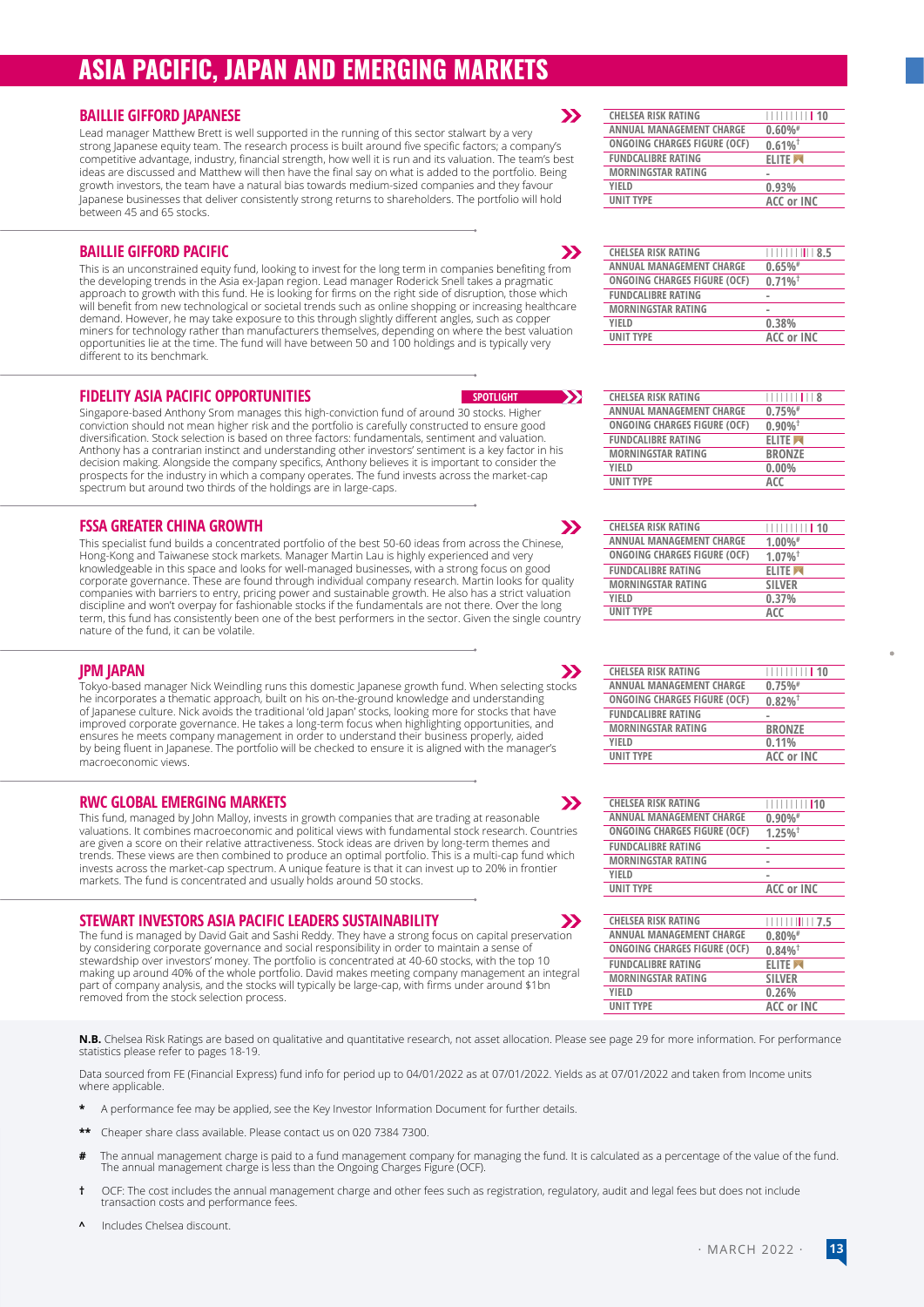### **GLOBAL**

#### **FIDELITY GLOBAL SPECIAL SITUATIONS**

Manager Jeremy Podger is a pragmatic bottom-up stock picker who does not stick too rigidly to one particular investment style. His investments fall into one of three buckets. Corporate change – shorterterm investments which take advantage of corporate restructuring or initial public offerings (new stocks coming to the market). Exceptional value – cheap stocks which have the potential to grow earnings. Unique businesses – companies with a dominant position within their industries which should be able to grow for many years to come. The resulting portfolio is a well-diversified mix of around 70 to 130 different stocks.

### **FUNDSMITH EQUITY**

Manager Terry Smith is one of the most outspoken and high profile personalities in the City. Terry has consistently proven himself over a long and glittering career, continuing to do so with the founding of Fundsmith in 2010. The fund invests in high quality, well-established mega-cap companies. These companies typically have high returns on equity and are resilient to technological change. The fund typically has a big overweight to consumer staples and it will often avoid some sectors entirely. Valuation discipline is a key part of the process. The concentrated portfolio will typically hold just 20 to 30 stocks.

### **NINETY ONE GLOBAL ENVIRONMENT**

This is a highly concentrated global equities fund, finding companies that benefit from the movement to a decarbonised economy. Co-managers Deirdre Cooper and Graeme Baker have a fairly unique process which scores companies based on carbon emissions displaced throughout the supply chain, as well as thorough analysis of the company financials. The fund will only have 20-40 stocks from across both developed and emerging markets meaning it can look and perform very differently from its peers.

### **RATHBONE GLOBAL OPPORTUNITIES**

Manager James Thomson has a mandate to invest across the globe, though in practice only focuses on the more developed world markets to create a concentrated portfolio of 40-60 stocks. These companies are typically out-of-favour and under-the-radar growth companies, but at attractive valuations. James is a pure stock picker and has a flexible asset allocation mandate to go with it. He likes differentiated companies that are easy to understand, with a repeatable strategy and with barriers to entry for competitors. There is also a defensive bucket of stocks less dependent on the economic environment to manage risk and protect the fund in falling markets.

### **T. ROWE PRICE GLOBAL FOCUSED GROWTH EQUITY**

Lead manager David Eiswert is supported by T Rowe Price's large global analyst network. David combines his macroeconomic view with his analysts' best ideas to build a portfolio of around 60-80 growth stocks. He targets businesses with accelerating returns on capital over the next 12 to 24 months. The fund currently has a third invested in technology and, unlike some global funds, it does invest in emerging markets.

### **FIXED INTEREST**

### **ARTEMIS CORPORATE BOND**

Manager Stephen Snowden, ably supported by his team, invests in investment grade corporate bonds in this fund, with some ability to allocate across the wider fixed income market if special opportunities arise. He takes a long-term strategic and thematic view, but will also take advantage of short-term opportunities when they present themselves. As well as assessing the wider macroeconomic picture, Stephen will do deep analysis of the fundamentals of the company behind the bond issue to ensure the portfolio can benefit from both superior stock selection, and perform in any economic climate.

### **BAILLIE GIFFORD STRATEGIC BOND**

Baillie Gifford have a long-standing reputation when it comes to fixed income, and this fund, run by Torcail Stewart and Lesley Dunn, is a collection of their best ideas. They have the ability to invest globally, gathering a portfolio of investment grade and sub-investment grade corporate bonds. Their foreign currency holdings will all be hedged to sterling to remove currency risk. They use bottom-up analysis in their stock-selection driven process, which is about assessing each bond on its own merits. Torcail and Lesley don't waste much time considering macroeconomic factors or future interest rate movements. They aim to create a portfolio that is diversified in nature but concentrated in number, standing at 60-80 holdings.

### **JANUS HENDERSON STRATEGIC BOND**

Managed by long-standing managers, Jenna Barnard and John Pattullo, this fund is one of the more aggressively managed strategic bond funds. The managers can invest across the fixed income spectrum, but can also invest in synthetic fixed income securities (i.e. preference shares) and equities. In addition, the managers have the freedom to vary the source of their returns between income or capital growth. This means the fund can take short positions to enhance returns or protect capital. Income is paid in March, June, September and December.



 $\boldsymbol{\Sigma}$ 

 $\boldsymbol{\Sigma}$ 

У

 $\boldsymbol{\Sigma}$ 

 $\boldsymbol{\Sigma}$ 

 $\mathbf{y}$ 

 $\boldsymbol{\Sigma}$ 

 $\boldsymbol{\Sigma}$ 

| <b>CHELSEA RISK RATING</b>          | $\frac{1}{1}$ $\frac{1}{1}$ $\frac{1}{1}$ $\frac{1}{1}$ $\frac{6}{6}$ |
|-------------------------------------|-----------------------------------------------------------------------|
| ANNUAL MANAGEMENT CHARGE            | $0.90\%$ #                                                            |
| <b>ONGOING CHARGES FIGURE (OCF)</b> | $0.95\%$ <sup>†</sup>                                                 |
| <b>FUNDCALIBRE RATING</b>           | <b>ELITE</b>                                                          |
| <b>MORNINGSTAR RATING</b>           | <b>GOLD</b>                                                           |
| YIFLD                               | 0.28%                                                                 |
| <b>UNIT TYPE</b>                    | <b>ACC or INC</b>                                                     |
|                                     |                                                                       |

| <b>CHELSEA RISK RATING</b>      |                                    |
|---------------------------------|------------------------------------|
| <b>ANNUAL MANAGEMENT CHARGE</b> | 0.65%                              |
| ONGOING CHARGES FIGURE (OCF)    | $0.78\%$ <sup>†</sup>              |
| <b>FUNDCALIBRE RATING</b>       | RADAR <sub>M</sub>                 |
| <b>MORNINGSTAR RATING</b>       | -                                  |
| <b>YIFLD</b>                    | 0.59%                              |
| <b>UNIT TYPE</b>                | ACC or INC                         |
|                                 |                                    |
| <b>CHELSEA RISK RATING</b>      | 1111111116.5                       |
| <b>ANNUAL MANAGEMENT CHARGE</b> | $0.65\%$ <sup><math>+</math></sup> |
| ONGOING CHARGES FIGURE (OCF)    | $0.67\%$ <sup>1</sup>              |
| <b>FUNDCALIBRE RATING</b>       | <b>ELITE</b>                       |
| <b>MORNINGSTAR RATING</b>       | <b>BRONZE</b>                      |
| YIFLD                           | 0.00%                              |
| <b>UNIT TYPE</b>                | ACC                                |
|                                 |                                    |

| <b>CHELSEA RISK RATING</b>      | $\frac{1}{1}$ $\frac{1}{1}$ $\frac{1}{1}$ $\frac{1}{1}$ $\frac{1}{1}$ $\frac{1}{2}$ , $\frac{1}{5}$ |
|---------------------------------|-----------------------------------------------------------------------------------------------------|
| <b>ANNUAL MANAGEMENT CHARGE</b> | $0.50\%$ <sup><math>A#</math></sup>                                                                 |
| ONGOING CHARGES FIGURE (OCF)    | $0.63\%$ <sup>1</sup>                                                                               |
| <b>FUNDCALIBRE RATING</b>       | <b>ELITE</b>                                                                                        |
| <b>MORNINGSTAR RATING</b>       |                                                                                                     |
| <b>YIFLD</b>                    |                                                                                                     |
| <b>UNIT TYPE</b>                | ACC                                                                                                 |
|                                 |                                                                                                     |

| <b>CHELSEA RISK RATING</b>      | 11111111111112.5      |
|---------------------------------|-----------------------|
| <b>ANNUAL MANAGEMENT CHARGE</b> | 0.25%                 |
| ONGOING CHARGES FIGURE (OCF)    | $0.39\%$ <sup>†</sup> |
| <b>FUNDCALIBRE RATING</b>       | <b>ELITE</b>          |
| <b>MORNINGSTAR RATING</b>       |                       |
| <b>YIFLD</b>                    | 2.62%                 |
| <b>UNIT TYPE</b>                | <b>ACC or INC</b>     |

|                  | <b>CHELSEA RISK RATING</b>      | <u>                3.5</u> |
|------------------|---------------------------------|----------------------------|
|                  | <b>ANNUAL MANAGEMENT CHARGE</b> | $0.50\%$ #                 |
|                  | ONGOING CHARGES FIGURE (OCF)    | $0.52\%$ <sup>†</sup>      |
|                  | <b>FUNDCALIBRE RATING</b>       | <b>ELITE</b>               |
|                  | <b>MORNINGSTAR RATING</b>       |                            |
| YIELD            |                                 | 3.30%                      |
| <b>UNIT TYPE</b> |                                 | <b>ACC or INC</b>          |
|                  |                                 |                            |

| <b>CHELSEA RISK RATING</b>      | 11 1 1 1 1 1 1 1 <b>3</b> |
|---------------------------------|---------------------------|
| <b>ANNUAL MANAGEMENT CHARGE</b> | $0.60\%$ #                |
| ONGOING CHARGES FIGURE (OCF)    | $0.70\%$ <sup>†</sup>     |
| <b>FUNDCALIBRE RATING</b>       |                           |
| <b>MORNINGSTAR RATING</b>       |                           |
| YIFLD                           | 2.70%                     |
| <b>UNIT TYPE</b>                | <b>ACC or INC</b>         |
|                                 |                           |